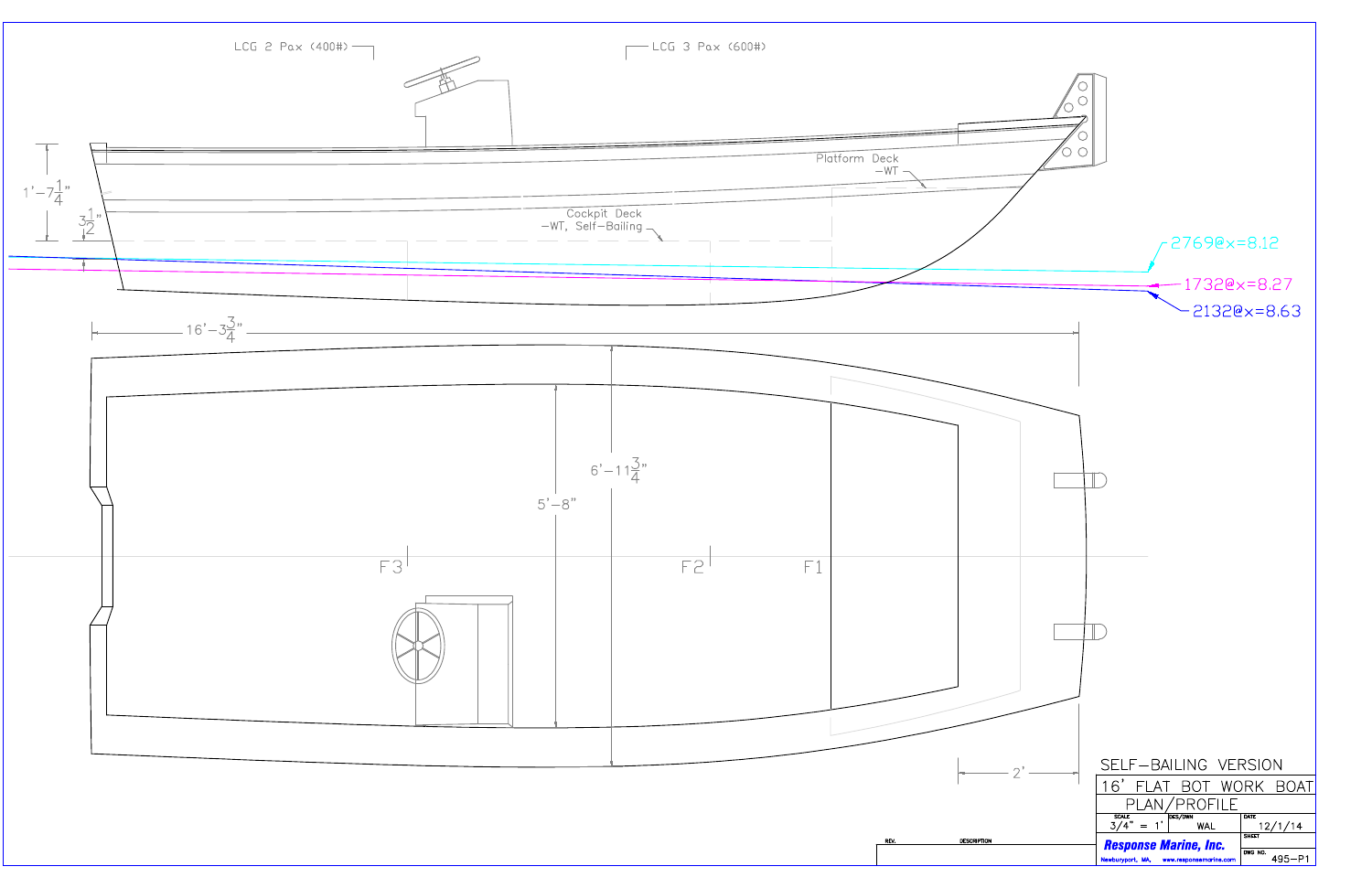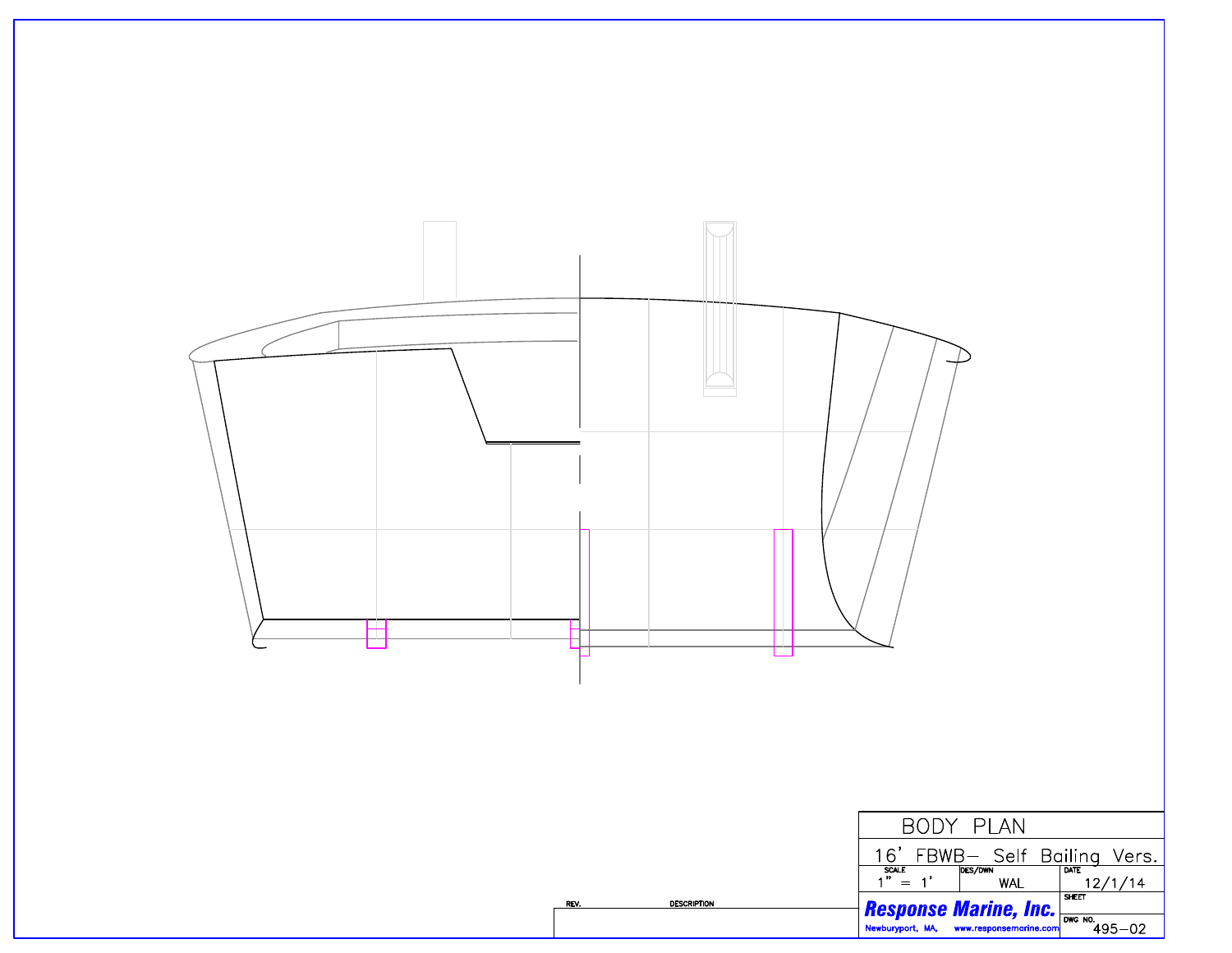Response Marine, Inc. Plaz Parts for #495, Chester 16' FBWB- Self bailing File: Chester 16 FBWB\Derivatives\Self Bailing

| 12/1/2014   |           |
|-------------|-----------|
| Print Date: | 12/2/2014 |

## **3/16" Parts- 5086/5083 H116**

| Part#              | <b>Pieces</b>  | Description                                             | <b>BEND</b>  |
|--------------------|----------------|---------------------------------------------------------|--------------|
| ВОТ                | 1              | <b>Bottom</b>                                           |              |
| B1-AP              | 1              | Bow Girder #1, Port, Install w/ Deck FL IN              | Y, Flange B1 |
| B1-AS              | 1              | Bow Girder #1, Stbd, Install w/ Deck FL IN              | Y, Flange B1 |
| B1-CP              | 1              | Transom Stiffener, at B1, Port, Stbd, Install w/ FL OUT | Y, Flange B1 |
| B1-CS              | 1              | Transom Stiffener, at B1, Stbd, Install w/ FL OUT       | Y, Flange B1 |
| B2-AP              | 1              | Bow Girder #2, Port, Install w/ Deck FL IN              | Y, Flange B1 |
| B2-AS              | 1              | Bow Girder #2, Stbd, Install w/ Deck FL IN              | Y, Flange B1 |
| B <sub>2</sub> -CP | 1              | Transom Stiffener, at B2, Port, Stbd, Install w/ FL OUT | Y, Flange B1 |
| B <sub>2</sub> -CS | 1              | Transom Stiffener, at B2, Stbd, Stbd, Install w/ FL OUT | Y, Flange B1 |
| B-P                | $\overline{c}$ | Girder Aft, Port, Install w/ Deck Flange OUT            | Y, Flange B1 |
| B-S                | $\overline{c}$ | Girder Aft, Stbd, Install w/ Deck Flange OUT            | Y, Flange B1 |
| F1                 | 1              | Frame 1, Install w/ Flange FWD                          | Y, Flange B1 |
| F <sub>2</sub>     | 1              | Frame 2, Install w/ Flange AFT                          | Y, Flange B1 |
| F2-P               | 1              | Frame 2 Upper, Port, Install w/ Flange AFT              | Y, Flange B1 |
| $F2-S$             | 1              | Frame 2 Upper, Stbd, Install w/ Flange AFT              | Y, Flange B1 |
| F <sub>3</sub>     | 1              | Frame 3, Install w/ Flange AFT                          | Y, Flange B1 |
| F <sub>3-P</sub>   | 1              | Frame 3 Upper, Port, Install w/ Flange AFT              | Y, Flange B1 |
| $F3-S$             | 1              | Frame 3 Upper, Stbd, Install w/ Flange AFT              | Y, Flange B1 |
| FD                 | 1              | Foredeck                                                |              |
| FDC                | 1              | Foredeck Coaming                                        |              |
| PK-1P              | 1              | Pusk Knee, Deck Doubler, Port                           |              |
| PK-1S              | 1              | Push Knee, Deck Doubler, Stbd                           |              |
| PK-2P              | 1              | Pusk Knee, Bow Doubler, Port                            |              |
| PK-2S              | 1              | Push Knee, Bow Doubler, Stbd                            |              |
| SDC-P              | 1              | Coaming, Port                                           |              |
| SDC-S              | 1              | Coaming, Stbd                                           |              |
| SD-P               | 1              | Side Deck Port                                          |              |
| SD-S               | 1              | Side Deck, Stbd                                         |              |
| $S-P$              | 1              | Sole Port                                               |              |
| $S-S$              | 1              | Sole Stbd                                               |              |
| <b>STD</b>         | 1              | Step Deck                                               |              |
| TDC-P              | 1              | Transom Deck Coaming, Port                              |              |
| TDC-S              | 1              | Transom Deck Coaming, Stbd                              |              |
| TD-P               | 1              | Transom Deck, Port                                      |              |
| TD-S               | 1              | Transom Deck, Stbd                                      |              |
| TR                 | 1              | Transom                                                 |              |
| <b>TRS</b>         | 1              | Transom Stiffener, Horiz                                | Y, Flange B1 |
| TS-P               | 1              | Topsides, Port                                          |              |
| TS-S               | 1              | Topsides, Starboard                                     |              |
|                    | 41             | Sub Total 3/16" 5086 Parts                              |              |

## **3/16" Parts- 5052**

|       | --------------- |             |             |
|-------|-----------------|-------------|-------------|
| Part# | <b>Pieces</b>   | Description | <b>BEND</b> |
|       |                 |             |             |

C1 2 Console Sides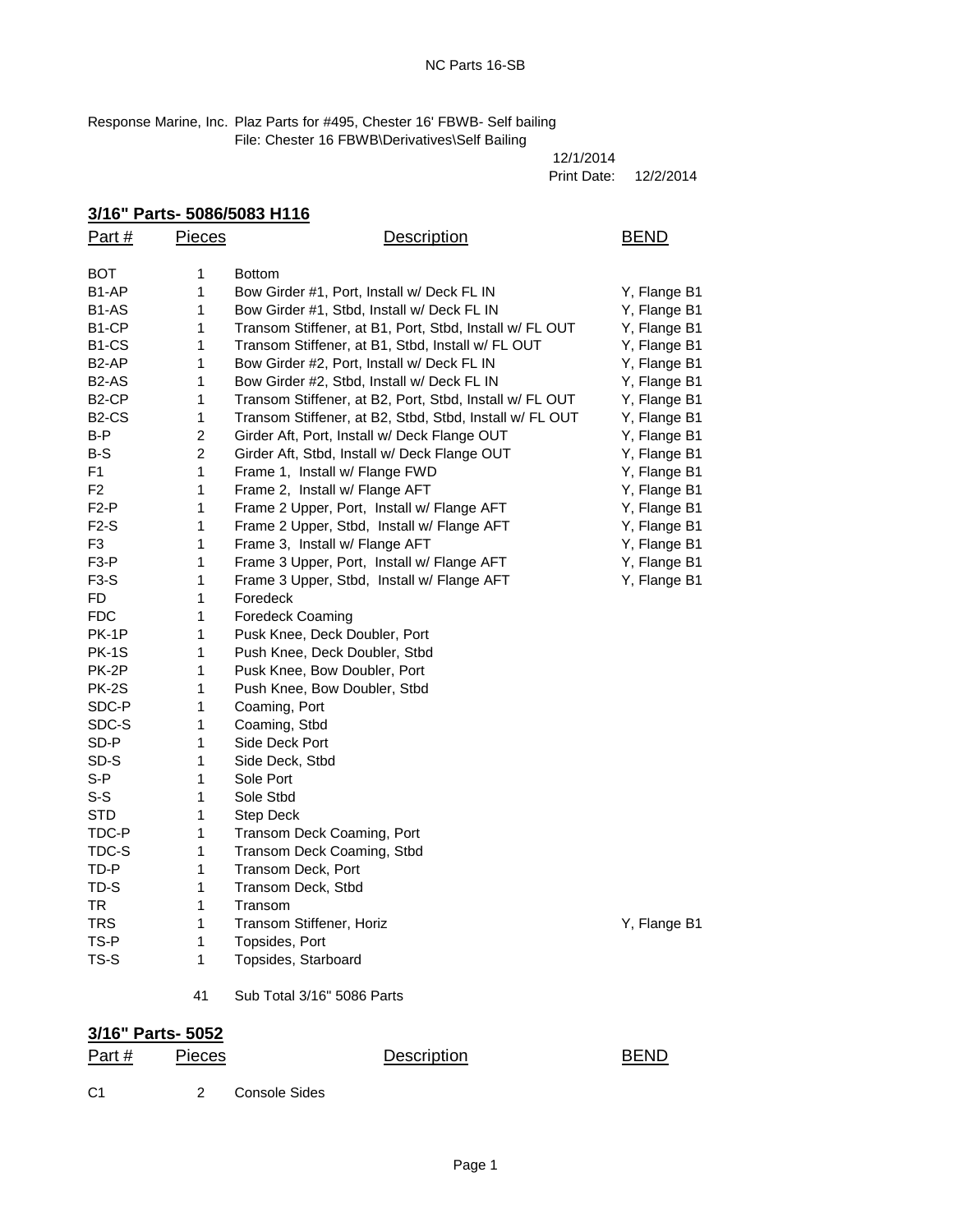| C <sub>2</sub> | Console Front | Y, Tight Radius (~1/8") on Marks |
|----------------|---------------|----------------------------------|
| C <sub>3</sub> | Console Back  | Y, Tight Radius (~1/8") on Marks |
| C4             | Console Top   | Y, Tight Radius (~1/8") on Marks |
|                |               |                                  |

5 Sub Total 3/16" 5052Parts

## **1/4" Parts- 5086/5083 H116**

| Part #      | Pieces                   | Description                                                | BEND |     |  |
|-------------|--------------------------|------------------------------------------------------------|------|-----|--|
| PK-3        | $\overline{2}$           |                                                            |      |     |  |
|             |                          | Push Knee, Body                                            |      |     |  |
| PK-4P       | 1                        | Push Knee, Flange Aft, Port                                |      |     |  |
| PK-4S       | 1                        | Push Knee, Flange Aft, Stbd                                |      |     |  |
| <b>PK-5</b> | 2                        | Push Knee, Flange Top                                      |      |     |  |
| <b>PK-6</b> | 2                        | Push Knee, Flange Fwd                                      |      |     |  |
| <b>PK-7</b> | $\overline{2}$           | Push Knee, Flange Bottom                                   |      |     |  |
|             | 10                       | Sub Total 1/4" 5086 Parts                                  |      |     |  |
|             | 56<br><b>Total Parts</b> |                                                            |      |     |  |
|             |                          | Yarde Nesting 141202: (Parts total quantities are correct) |      |     |  |
|             | 3                        | 3/16" 5086                                                 | 96   | 240 |  |
|             |                          | 3/16" 5086                                                 | 48   | 144 |  |
|             |                          | 3/16" 5052                                                 | 36   | 120 |  |
|             |                          | 1/4" 5086                                                  | 25   | 40  |  |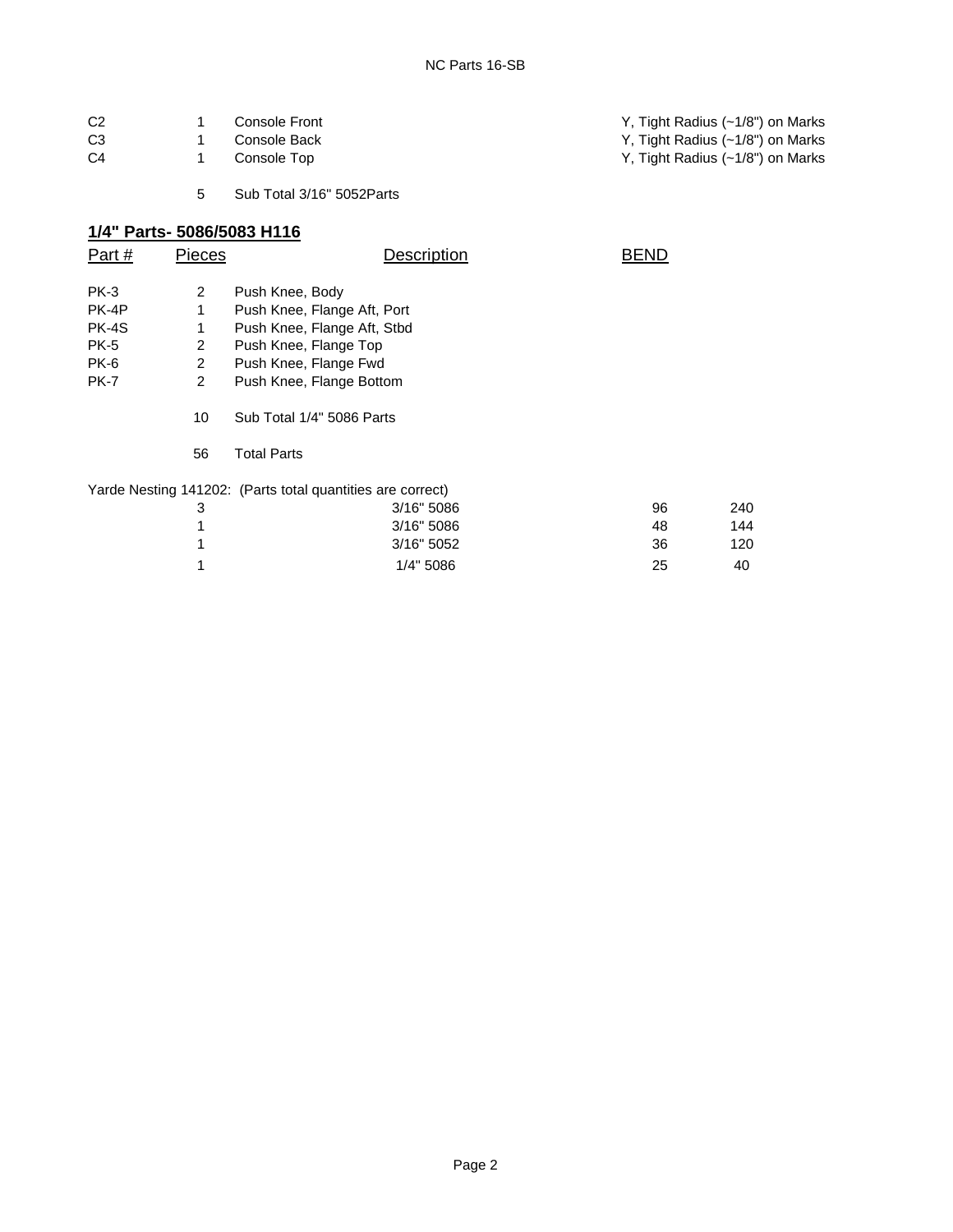

- FRAME BENDING:  $\frac{3}{16}$ " 5086 H116 Stock<br>1) Confirm results for dimensions and cracking with test strips before bending frames.
- Expected Die Radius is  $\frac{1}{2}$ " 2)
- Expected bie Rudius is  $\frac{1}{2}$ <br>3) Flanges are designed for Inside web length of  $1\frac{1}{2}$ " less<br>than flat stock length as shown.<br>4) Expected Back Gauge setting is 1.55", but confirm and adjust.<br>5) Parts to be flanged p
- 
- 

| B <sub>1-AP</sub>              | 1                       |
|--------------------------------|-------------------------|
| B <sub>1</sub> -AS             | 1                       |
| B <sub>1</sub> -CP             | 1                       |
| B <sub>1</sub> -CS             | 1                       |
| B <sub>2</sub> -AP             | 1                       |
| B <sub>2</sub> -A <sub>S</sub> | 1                       |
| B <sub>2</sub> -CP             | 1                       |
| B <sub>2</sub> -CS             | 1                       |
| B-P                            | $\overline{2}$          |
| $B-S$                          | $\overline{\mathbf{c}}$ |
| F1                             | $\overline{1}$          |
| F <sub>2</sub>                 | 1                       |
| F <sub>2</sub> -P              | 1                       |
| $F2-S$                         | 1                       |
| F <sub>3</sub>                 | 1                       |
| F <sub>3-P</sub>               | 1                       |
| $F3-S$                         | 1                       |
| <b>TRS</b>                     | 1                       |

**DESCRIPTION** 

|                                            | "R1" FLANGE BENDING          |                                 |
|--------------------------------------------|------------------------------|---------------------------------|
|                                            | 16' FBWB- Self Bailing Vers. |                                 |
| <b>SCALE</b>                               | DES/DWN                      | <b>DATE</b>                     |
| Full                                       | WAL                          | 12/1/14                         |
|                                            | SHEET                        |                                 |
| <b>Response Marine, Inc.</b>               |                              |                                 |
|                                            |                              |                                 |
| Newburyport, MA,<br>www.responsemarine.com |                              | $1^{\frac{DWG-NO.}{P}}$ 495-B-1 |
|                                            |                              |                                 |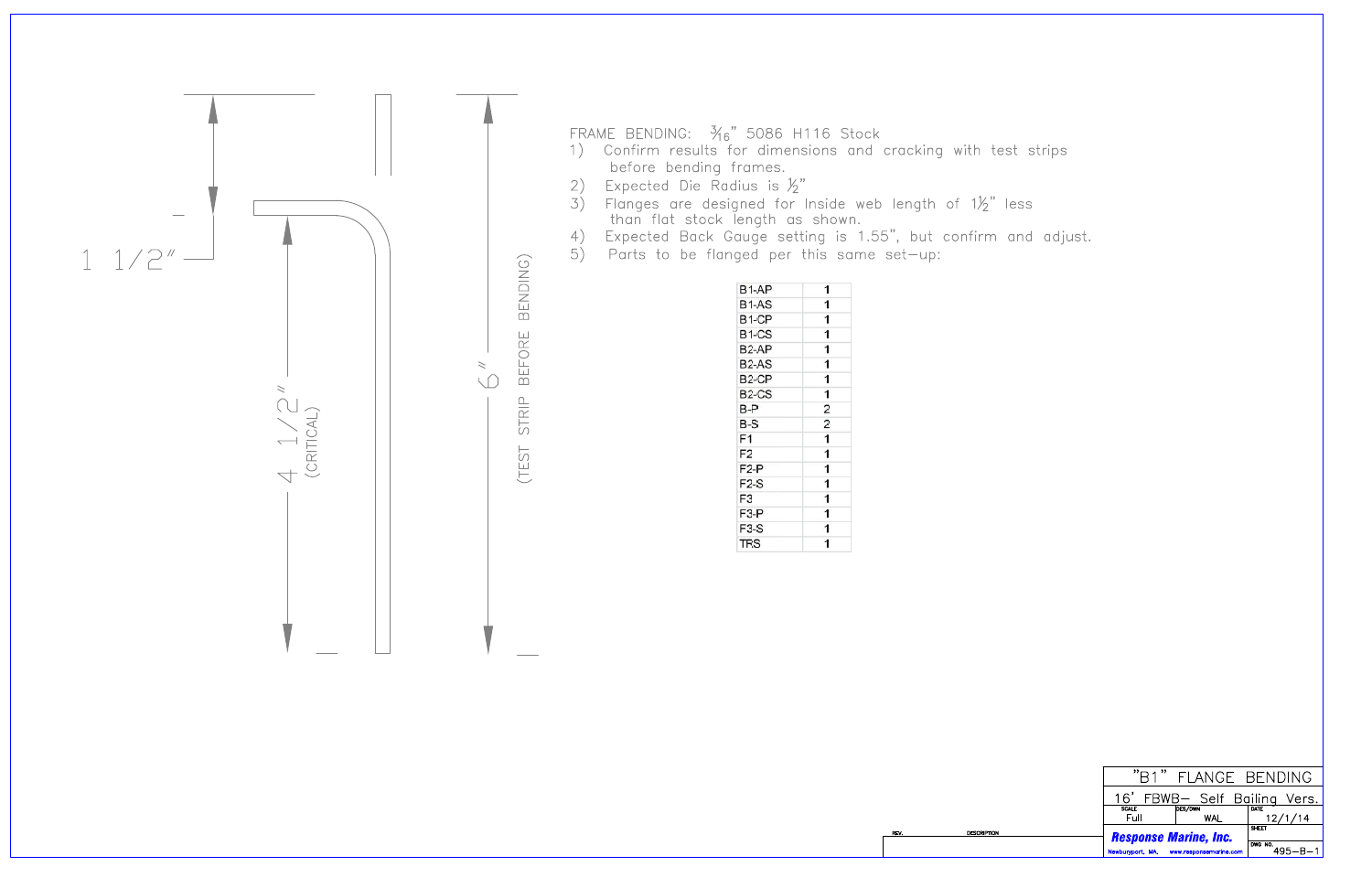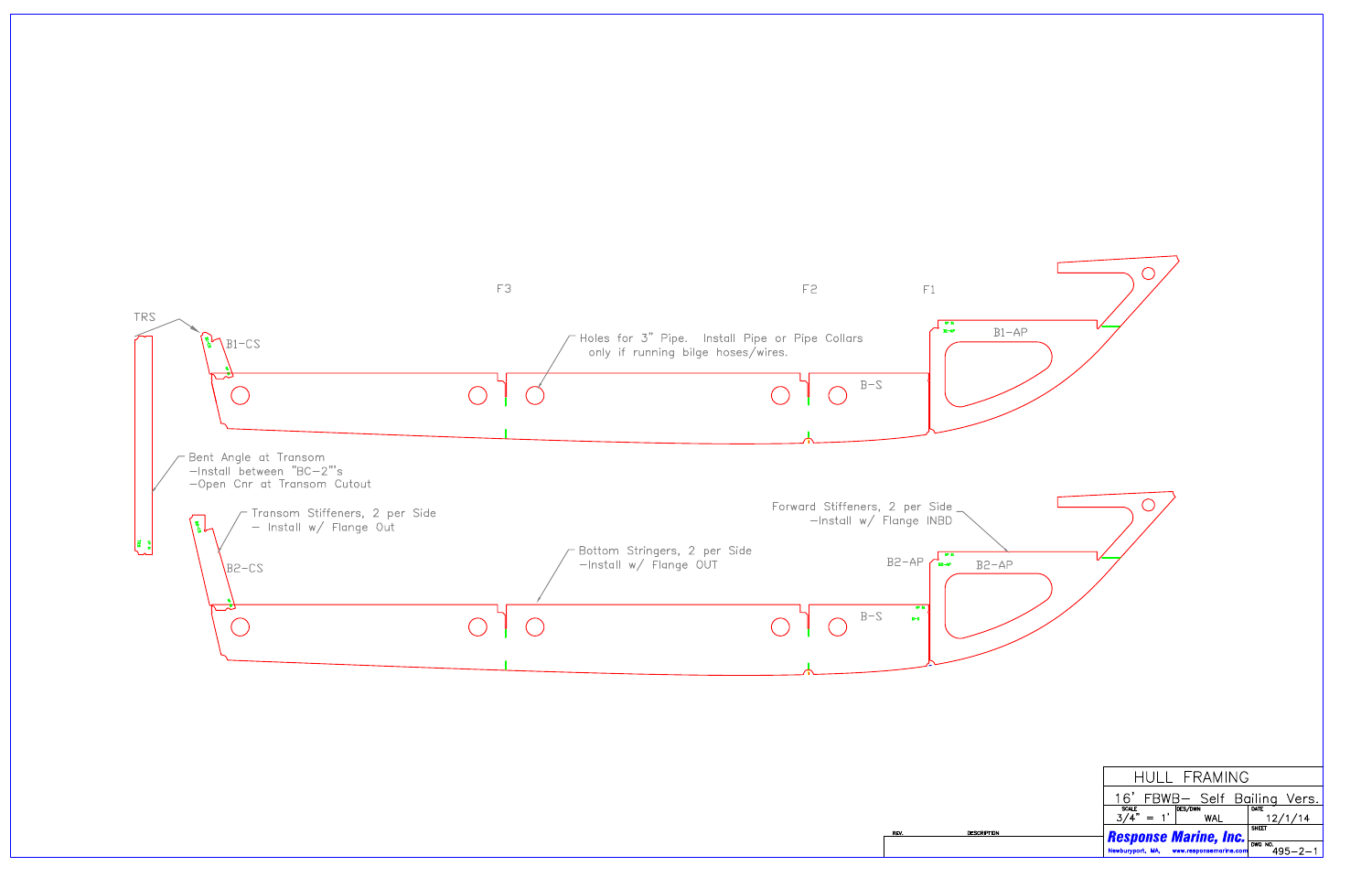

DESCRIPTION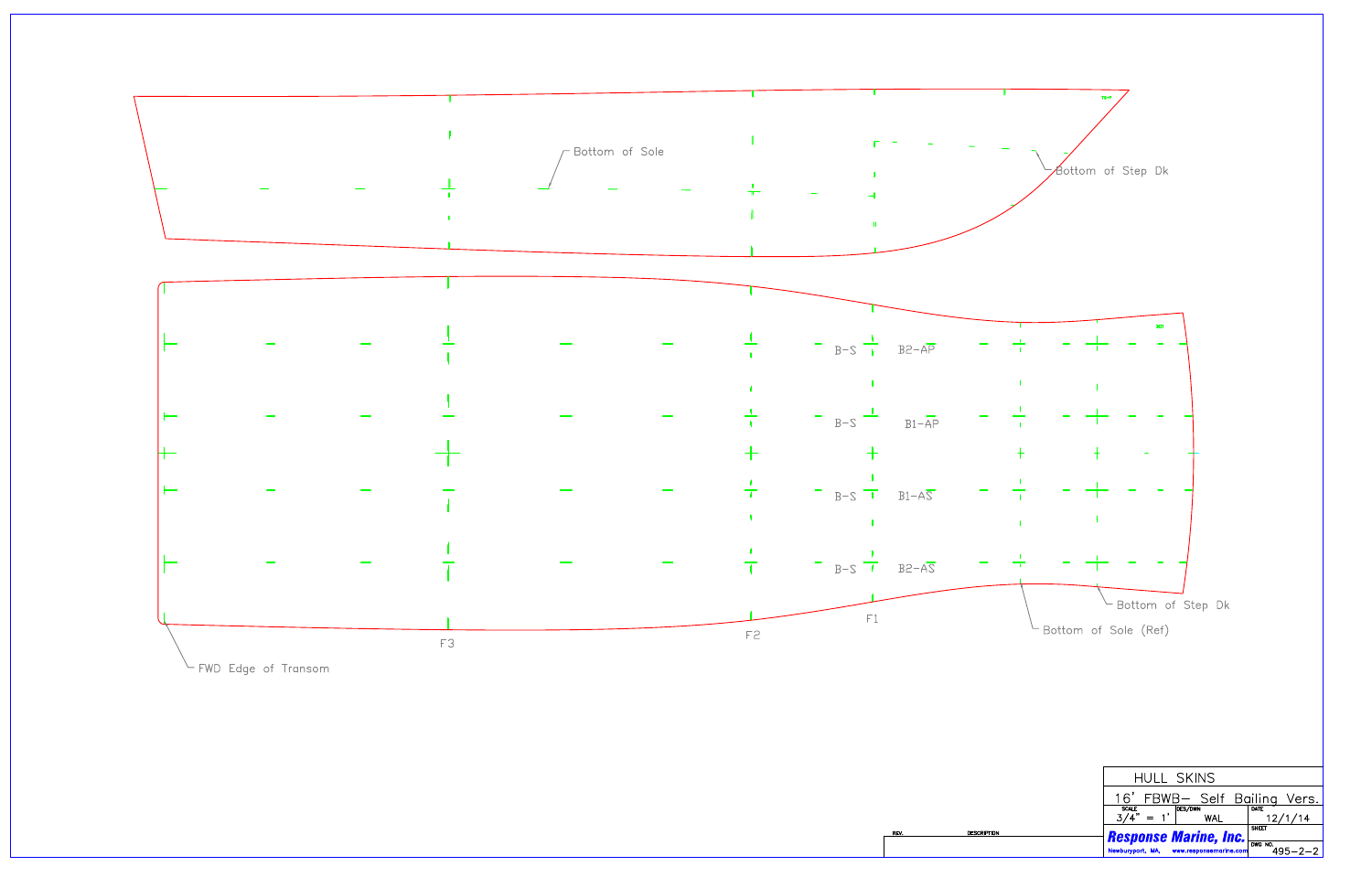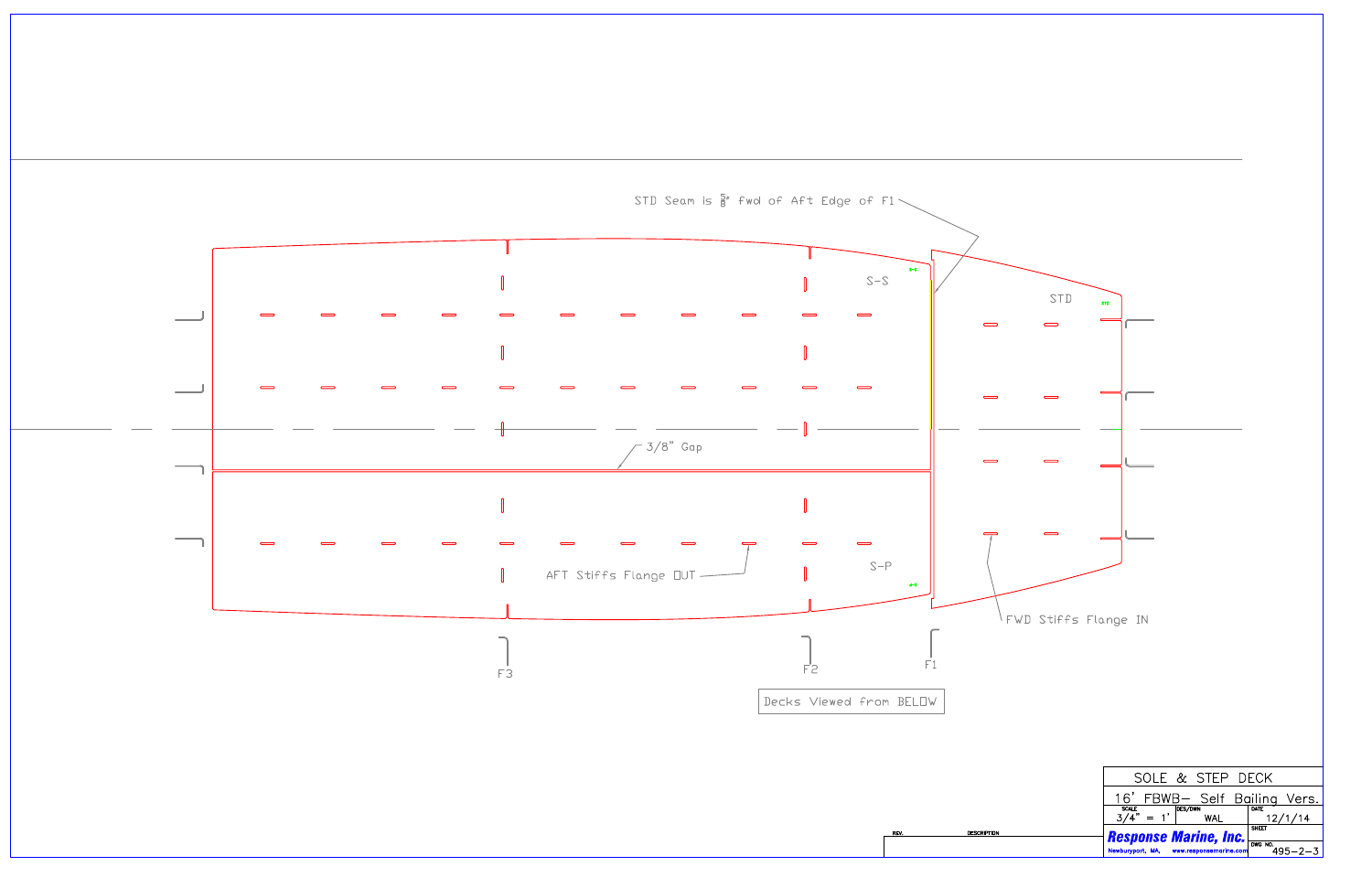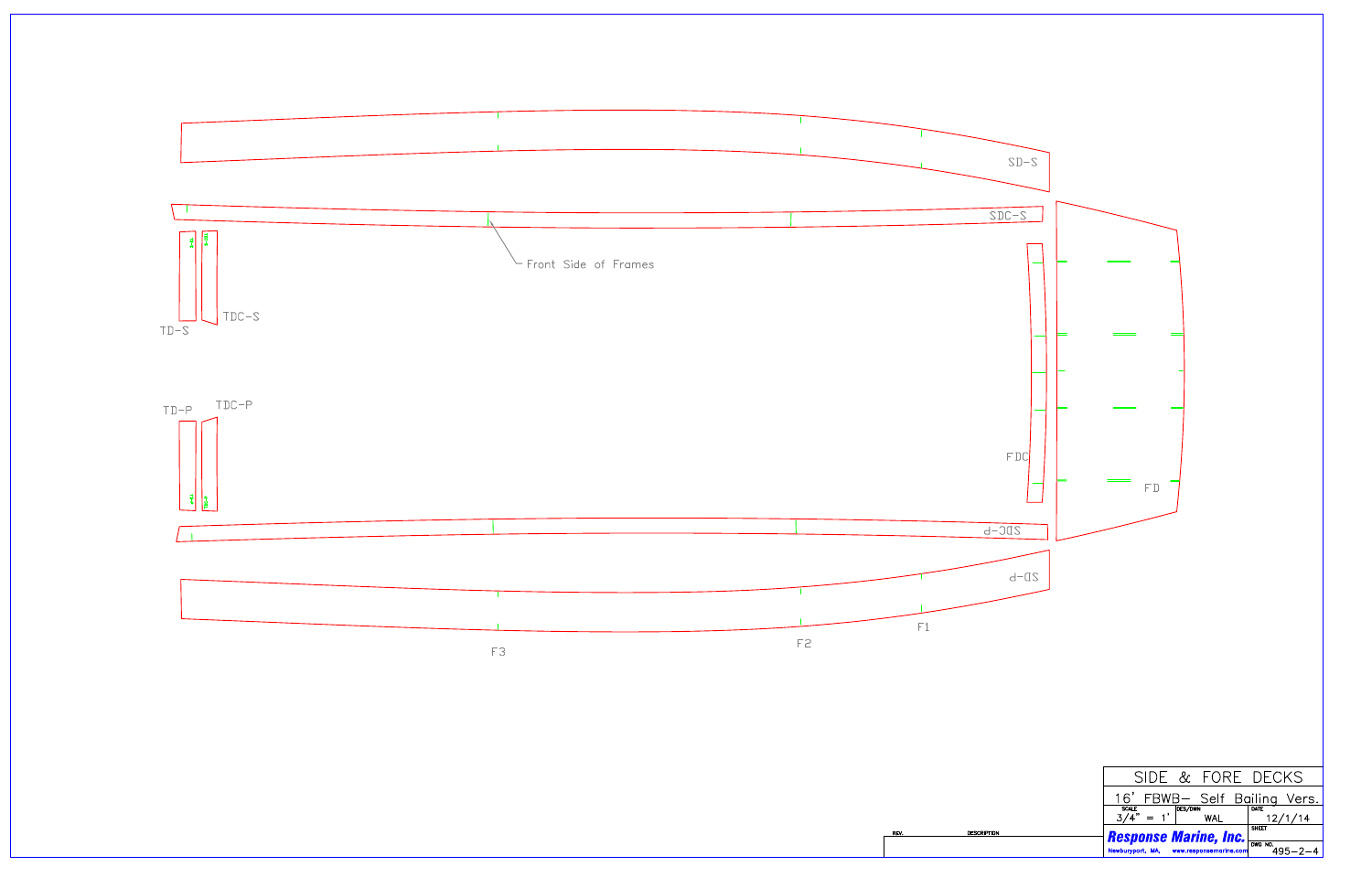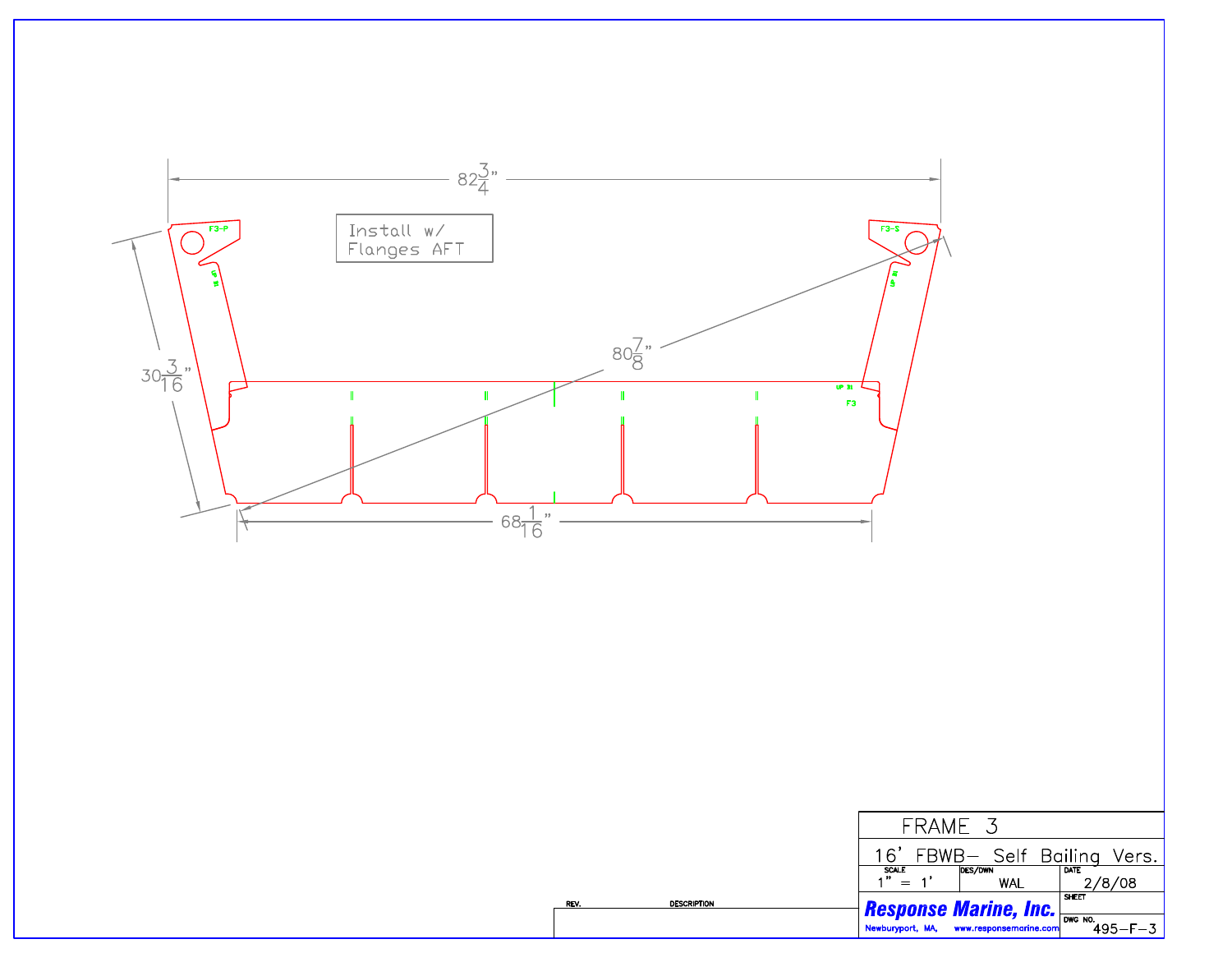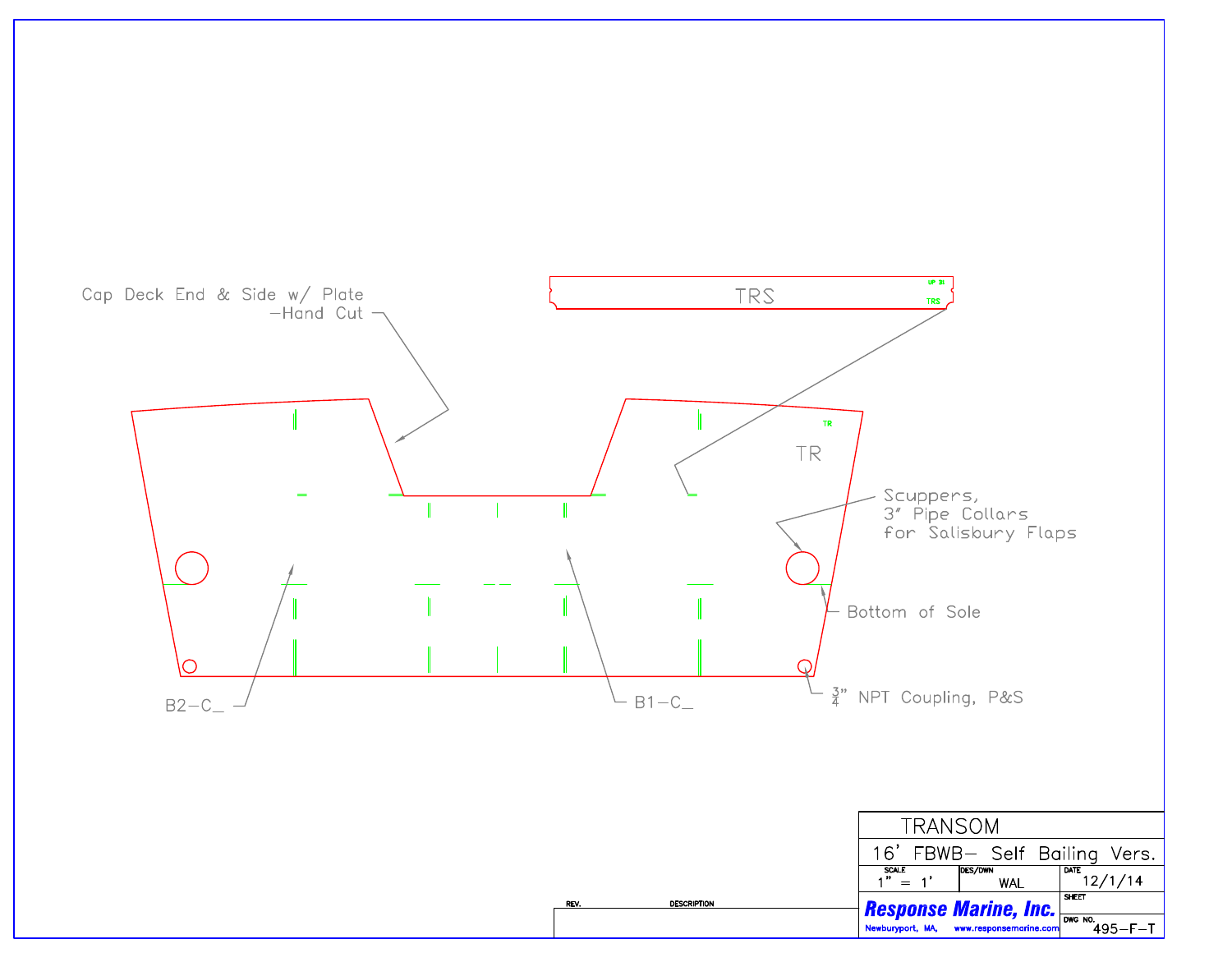